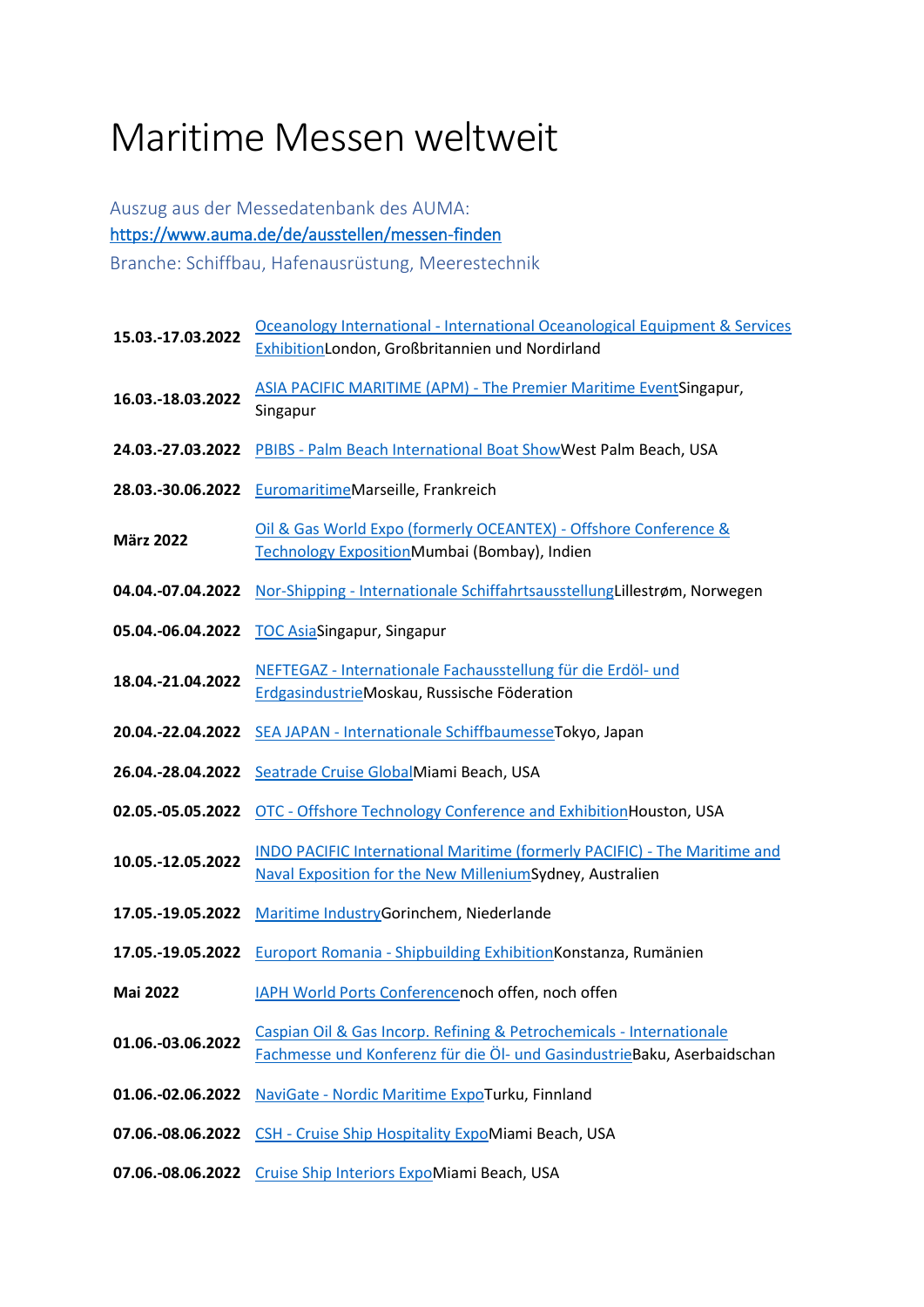|                   | 21.06.-23.06.2022 SeaworkSouthampton, Großbritannien und Nordirland                                                                                   |
|-------------------|-------------------------------------------------------------------------------------------------------------------------------------------------------|
| 28.06.-01.07.2022 | MARINTEC CHINA - International Maritime Conference & ExhibitionShanghai,<br>China, Volksrepublik                                                      |
| <b>Juni 2022</b>  | POSIDONIA - Internationale SchiffahrtsausstellungAthen, Griechenland                                                                                  |
| <b>Juni 2022</b>  | SEAFUTURE - Marine-MesseLa Spezia, Italien                                                                                                            |
| 16.08.-18.08.2022 | Marintec South America - Navalshore - Shipbuilding and Offshore Industries<br><b>Expo and Conference Rio de Janeiro, Brasilien</b>                    |
| August 2022       | ONS - OFFSHORE NORTHERN SEASStavanger, Norwegen                                                                                                       |
| August 2022       | <b>INAMARINE - Indonesia International Shipbuilding, Offshore, Marine</b><br>Equipment, Machinery and Services ExhibitionJakarta, Indonesien          |
| 06.09.-09.09.2022 | SMM - the leading international maritime trade fair, hamburgHamburg,<br>Deutschland                                                                   |
| 28.09.-30.09.2022 | KIOGE - Internationale Öl- und Gasmesse und Konferenz in Kasachstan Almaty,<br>Kasachstan                                                             |
| September 2022    | RIO OIL & GAS EXPO - Rio Oil & Gas Expo and ConferenceRio de Janeiro,<br><b>Brasilien</b>                                                             |
| September 2022    | Seatrade Cruise Med - Seatrade Mediterranean Cruise & Ferry<br>ConventionMálaga, Spanien                                                              |
| 26.10.-30.10.2022 | FLIBS - Ft. Lauderdale International Boat ShowFt. Lauderdale, USA                                                                                     |
| Oktober 2022      | MOC - Mediterranean Offshore Conference & ExhibitionAlexandria, Ägypten                                                                               |
| Oktober 2022      | OGT - Oil & Gas of Turkmenistan - Turkmenistan International Oil & Gas<br>ExhibitionAshkhabad, Turkmenistan                                           |
| Oktober 2022      | SMME - Seatrade Maritime Middle East (Part of UAE Maritime Week) -<br>SchiffmesseDubai, Vereinigte Arabische Emirate                                  |
| Oktober 2022      | Offshore Korea - Offshore Equipment ExhibitionBusan, Korea, Republik                                                                                  |
| Oktober 2022      | Offshore Energy (OE)Amsterdam, Niederlande                                                                                                            |
| Oktober 2022      | SHIPTEC CHINA - International Ship Building, Port and Marine Technology and<br><b>Transportation Equipment ExhibitionDalian, China, Volksrepublik</b> |
| 07.11.-10.11.2022 | <b>ADIPEC - International Petroleum Exhibition &amp; ConferenceAbu Dhabi,</b><br>Vereinigte Arabische Emirate                                         |
| November 2022     | OSEA - International Oil & Gas Industry Exhibition and ConferenceSingapur,<br>Singapur                                                                |
| 07.12.-09.12.2022 | <b>INMEX China - International Maritime Expo-ChinaKanton, China, Volksrepublik</b>                                                                    |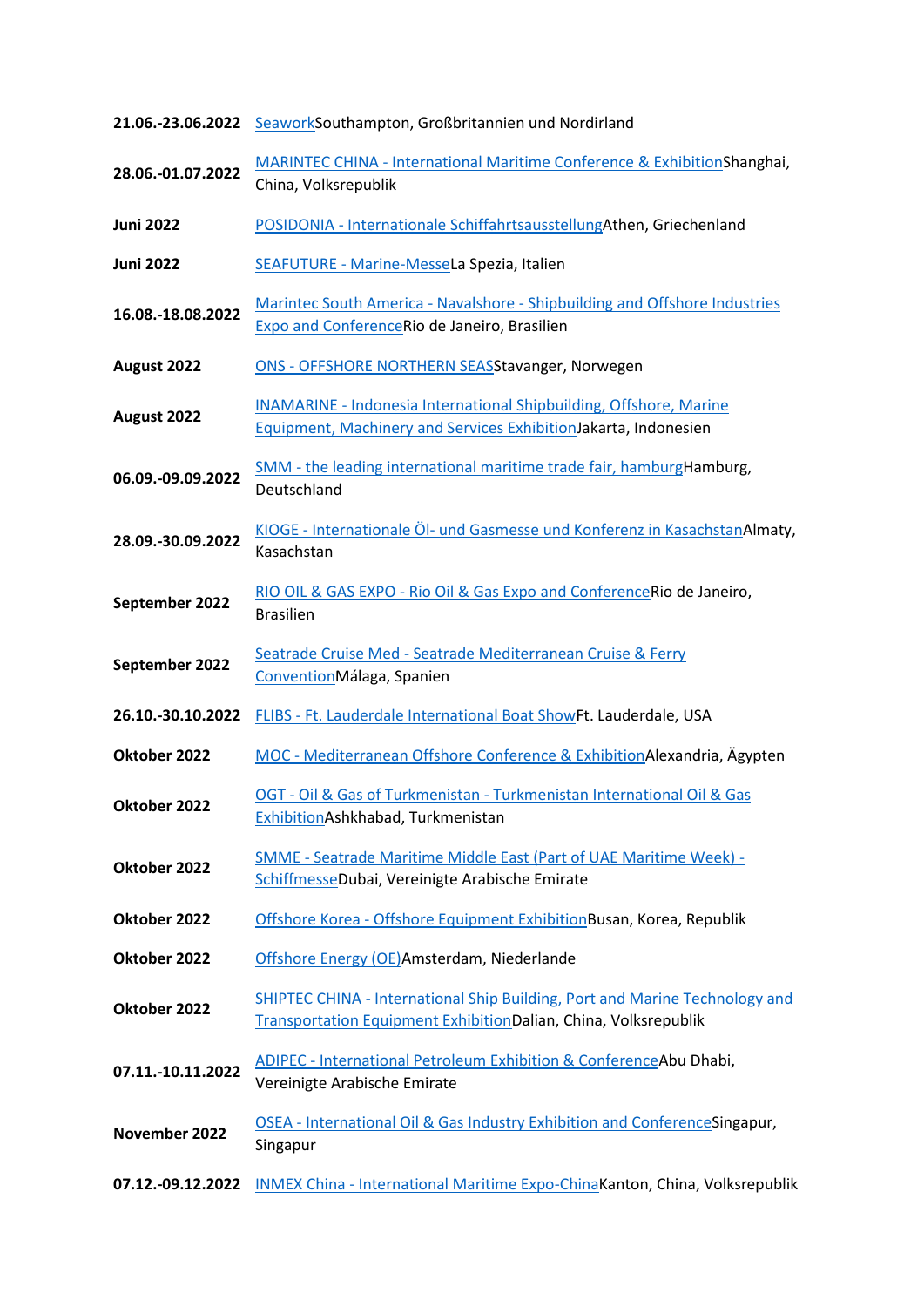| Dezember 2022     | Cruise Ship Interiors Expo Europenoch offen, Großbritannien und Nordirland                                                                                                |
|-------------------|---------------------------------------------------------------------------------------------------------------------------------------------------------------------------|
| Dezember 2022     | The International WorkBoat ShowNew Orleans, USA                                                                                                                           |
| Dezember 2022     | NAUTIC - Internationale Bootsschau und Wassersport-AusstellungParis,<br>Frankreich                                                                                        |
| Dezember 2022     | EXPONAVAL/ TRANSPORT - The Maritime Defence Exhibition & Conference for<br>Latin America/ Maritime and Port Exhibition for the Latin America<br>IndustryValparaiso, Chile |
| Februar 2023      | Oceanology International North America (OINA) - International Forum for<br>Marine Science & Ocean TechnologySan Diego, USA                                                |
| <b>März 2023</b>  | INMEX VIETNAM (MARITIME VIETNAM) - International Exhibition and<br>Conference on Maritime IndustryHo-Chi-Minh-Stadt, Vietnam                                              |
| <b>März 2023</b>  | PBIBS - Palm Beach International Boat ShowWest Palm Beach, USA                                                                                                            |
| <b>März 2023</b>  | LIMA - Langkawi International Maritime & Aerospace ExhibitionLangkawi,<br>Malaysia                                                                                        |
| <b>März 2023</b>  | Sinaval-Eurofishing (within WMW - World Maritime Week) - Internationale<br>Ausstellung für Schiffbau, Hafenausrüstung und den Offshore-Bereich Bilbao,<br>Spanien         |
| <b>April 2023</b> | <b>TOC AsiaSingapur, Singapur</b>                                                                                                                                         |
| <b>April 2023</b> | <b>Exposhipping Expomaritt Istanbul (formerly Europort Turkey) - International</b><br>Maritime Exhibition and Conference Tuzla (Istanbul), Türkei                         |
| <b>April 2023</b> | SEA ASIA - Maritime Conference and ExhibitionSingapur, Singapur                                                                                                           |
| <b>April 2023</b> | NEFTEGAZ - Internationale Fachausstellung für die Erdöl- und<br>ErdgasindustrieMoskau, Russische Föderation                                                               |
| <b>April 2023</b> | Seatrade Cruise GlobalMiami Beach, USA                                                                                                                                    |
| <b>April 2023</b> | Ocean Business - The hands-on ocean technology exhibition and training<br>forumSouthampton, Großbritannien und Nordirland                                                 |
| <b>Mai 2023</b>   | IAPH World Ports Conferencenoch offen, noch offen                                                                                                                         |
| <b>Mai 2023</b>   | OMC - Offshore Mediterrane Ausstellung und KonferenzRavenna, Italien                                                                                                      |
| <b>Mai 2023</b>   | Maritime IndustryGorinchem, Niederlande                                                                                                                                   |
| <b>Mai 2023</b>   | OTC - Offshore Technology Conference and ExhibitionHouston, USA                                                                                                           |
| <b>Juni 2023</b>  | Caspian Oil & Gas Incorp. Refining & Petrochemicals - Internationale<br>Fachmesse und Konferenz für die Öl- und GasindustrieBaku, Aserbaidschan                           |
| <b>Juni 2023</b>  | Nor-Shipping - Internationale SchiffahrtsausstellungLillestrøm, Norwegen                                                                                                  |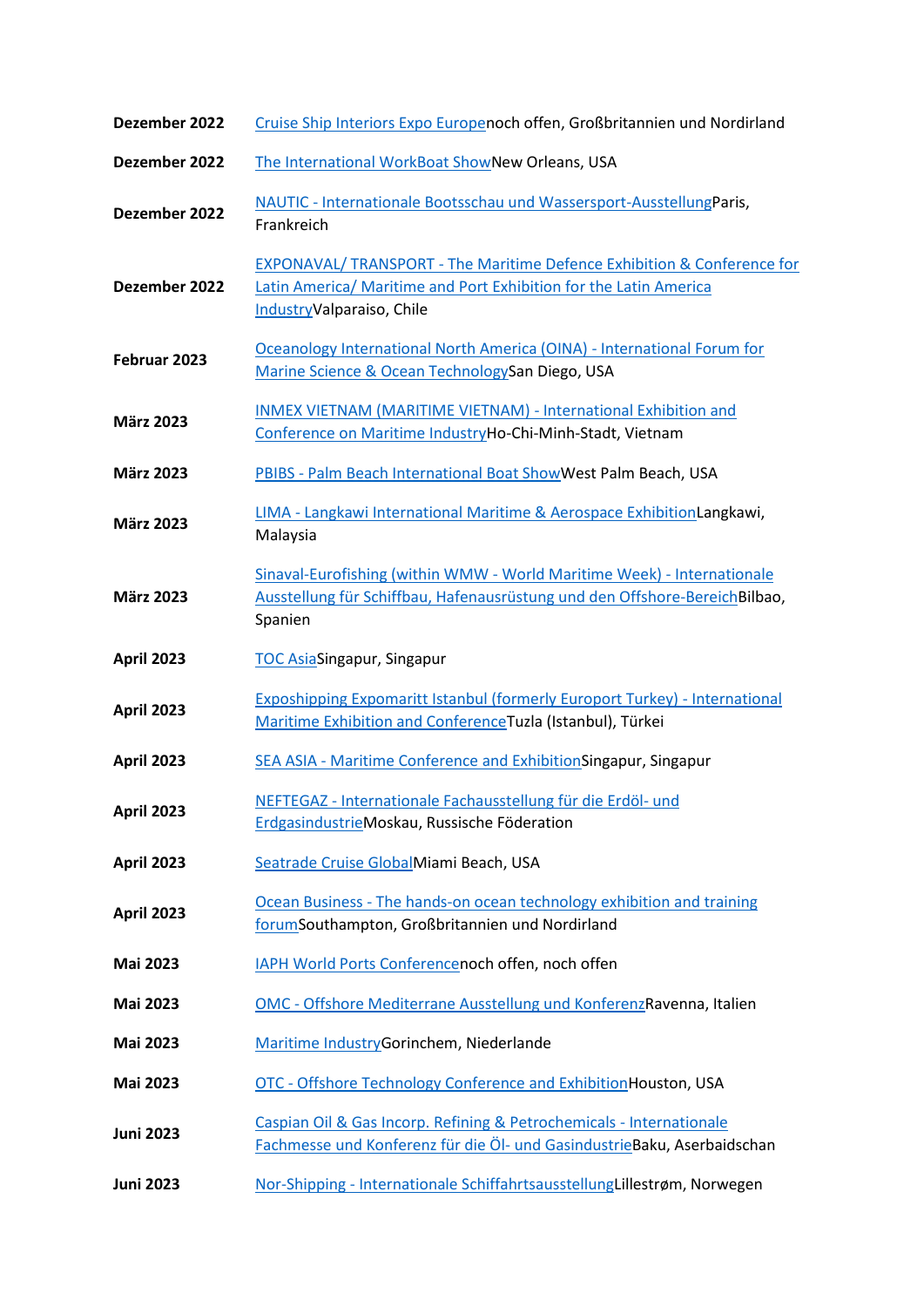| <b>Juni 2023</b>  | SeaworkSouthampton, Großbritannien und Nordirland                                                                                                                                  |
|-------------------|------------------------------------------------------------------------------------------------------------------------------------------------------------------------------------|
| <b>Juni 2023</b>  | BRASIL OFFSHORE - Internationale Messe und Konferenz der Offshore Erdöl-<br>und ErdgasindustrieMacae, Brasilien                                                                    |
| <b>Juni 2023</b>  | Cruise Ship Interiors ExpoMiami Beach, USA                                                                                                                                         |
| <b>Juni 2023</b>  | CSH - Cruise Ship Hospitality ExpoMiami Beach, USA                                                                                                                                 |
| <b>Juli 2023</b>  | <b>IMDEX Asia - International Maritime Defence ExhibitionSingapur, Singapur</b>                                                                                                    |
| August 2023       | Marintec South America - Navalshore - Shipbuilding and Offshore Industries<br>Expo and ConferenceRio de Janeiro, Brasilien                                                         |
| August 2023       | <b>INAMARINE - Indonesia International Shipbuilding, Offshore, Marine</b><br>Equipment, Machinery and Services Exhibition Jakarta, Indonesien                                      |
| 05.09.-08.09.2023 | SPE Offshore Europe - Oil & Gas Conference & Exhibition Aberdeen,<br>Großbritannien und Nordirland                                                                                 |
| 06.09.-08.09.2023 | MARINE INTERIORS Cruise & Ferry Global Expo - powered by SMMHamburg,<br>Deutschland                                                                                                |
| September 2023    | NEVA - The International Maritime Exhibition and Conferences of RussiaSt.<br>Petersburg, Russische Föderation                                                                      |
| September 2023    | RAO/CIS OFFSHORE - Internationale Fachausstellung und Konferenz für<br>Offshore-, Öl- und GastechnologieSt. Petersburg, Russische Föderation                                       |
| September 2023    | Marintec Indonesia - Int. Exhibition & Conference Focusing on Indonesia's<br>Growing, Shipbuilding, Repair, Offshore, Port Equipment and Maritime<br>IndustriesJakarta, Indonesien |
| September 2023    | BALTEXPO - Internationale SchifffahrtsausstellungDanzig, Polen                                                                                                                     |
| September 2023    | Seatrade Offshore Marine & Workboats Middle EastDubai, Vereinigte<br>Arabische Emirate                                                                                             |
| 24.10.-27.10.2023 | <b>KORMARINE (within Marine Week) - International Shipbuilding &amp; Marine</b><br><b>Equipment ExhibitionBusan, Korea, Republik</b>                                               |
| Oktober 2023      | OTC BrasilRio de Janeiro, Brasilien                                                                                                                                                |
| Oktober 2023      | Offshore Energy (OE)Amsterdam, Niederlande                                                                                                                                         |
| Oktober 2023      | <b>INMEX SMM India - South Asia's largest maritime exhibition &amp;</b><br>conferenceMumbai (Bombay), Indien                                                                       |
| Oktober 2023      | OGT - Oil & Gas of Turkmenistan - Turkmenistan International Oil & Gas<br>ExhibitionAshkhabad, Turkmenistan                                                                        |
| Oktober 2023      | FLIBS - Ft. Lauderdale International Boat ShowFt. Lauderdale, USA                                                                                                                  |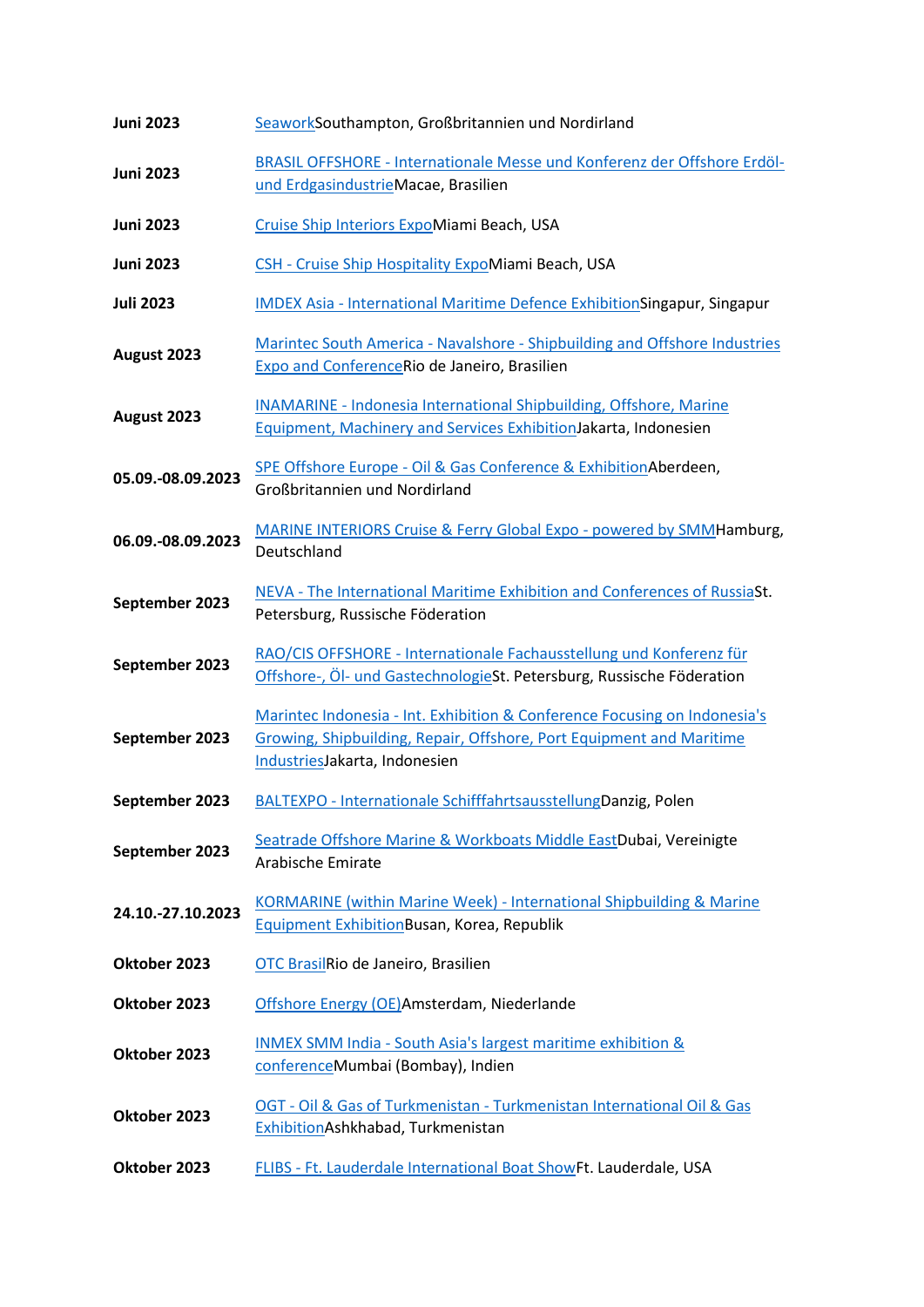| 07.11.-10.11.2023 | Europort - exhibition for maritime technology Rotterdam, Niederlande                                                                  |
|-------------------|---------------------------------------------------------------------------------------------------------------------------------------|
| November 2023     | <b>ADIPEC - International Petroleum Exhibition &amp; ConferenceAbu Dhabi,</b><br>Vereinigte Arabische Emirate                         |
| Dezember 2023     | The International WorkBoat ShowNew Orleans, USA                                                                                       |
| Dezember 2023     | Cruise Ship Interiors Expo Europenoch offen, Großbritannien und Nordirland                                                            |
| Dezember 2023     | MARINTEC CHINA - International Maritime Conference & ExhibitionShanghai,<br>China, Volksrepublik                                      |
| Dezember 2023     | NAUTIC - Internationale Bootsschau und Wassersport-AusstellungParis,<br>Frankreich                                                    |
| Januar 2024       | NaviGate - Nordic Maritime ExpoTurku, Finnland                                                                                        |
| Februar 2024      | EuromaritimeMarseille, Frankreich                                                                                                     |
| <b>März 2024</b>  | ASIA PACIFIC MARITIME (APM) - The Premier Maritime EventSingapur,<br>Singapur                                                         |
| <b>März 2024</b>  | Oceanology International - International Oceanological Equipment & Services<br>ExhibitionLondon, Großbritannien und Nordirland        |
| <b>März 2024</b>  | Oil & Gas World Expo (formerly OCEANTEX) - Offshore Conference &<br>Technology ExpositionMumbai (Bombay), Indien                      |
| <b>April 2024</b> | SEA JAPAN - Internationale SchiffbaumesseTokyo, Japan                                                                                 |
| <b>April 2024</b> | MOC - Mediterranean Offshore Conference & ExhibitionAlexandria, Ägypten                                                               |
| <b>Mai 2024</b>   | INDO PACIFIC International Maritime (formerly PACIFIC) - The Maritime and<br>Naval Exposition for the New MilleniumSydney, Australien |
| <b>Mai 2024</b>   | Europort Romania - Shipbuilding Exhibition Konstanza, Rumänien                                                                        |
| <b>Juni 2024</b>  | SEAFUTURE - Marine-MesseLa Spezia, Italien                                                                                            |
| <b>Juni 2024</b>  | POSIDONIA - Internationale SchiffahrtsausstellungAthen, Griechenland                                                                  |
| August 2024       | ONS - OFFSHORE NORTHERN SEASStavanger, Norwegen                                                                                       |
| September 2024    | RIO OIL & GAS EXPO - Rio Oil & Gas Expo and Conference Rio de Janeiro,<br><b>Brasilien</b>                                            |
| September 2024    | KIOGE - Internationale Öl- und Gasmesse und Konferenz in KasachstanAlmaty,<br>Kasachstan                                              |
| September 2024    | Seatrade Cruise Med - Seatrade Mediterranean Cruise & Ferry Conventionnoch<br>offen, Spanien                                          |